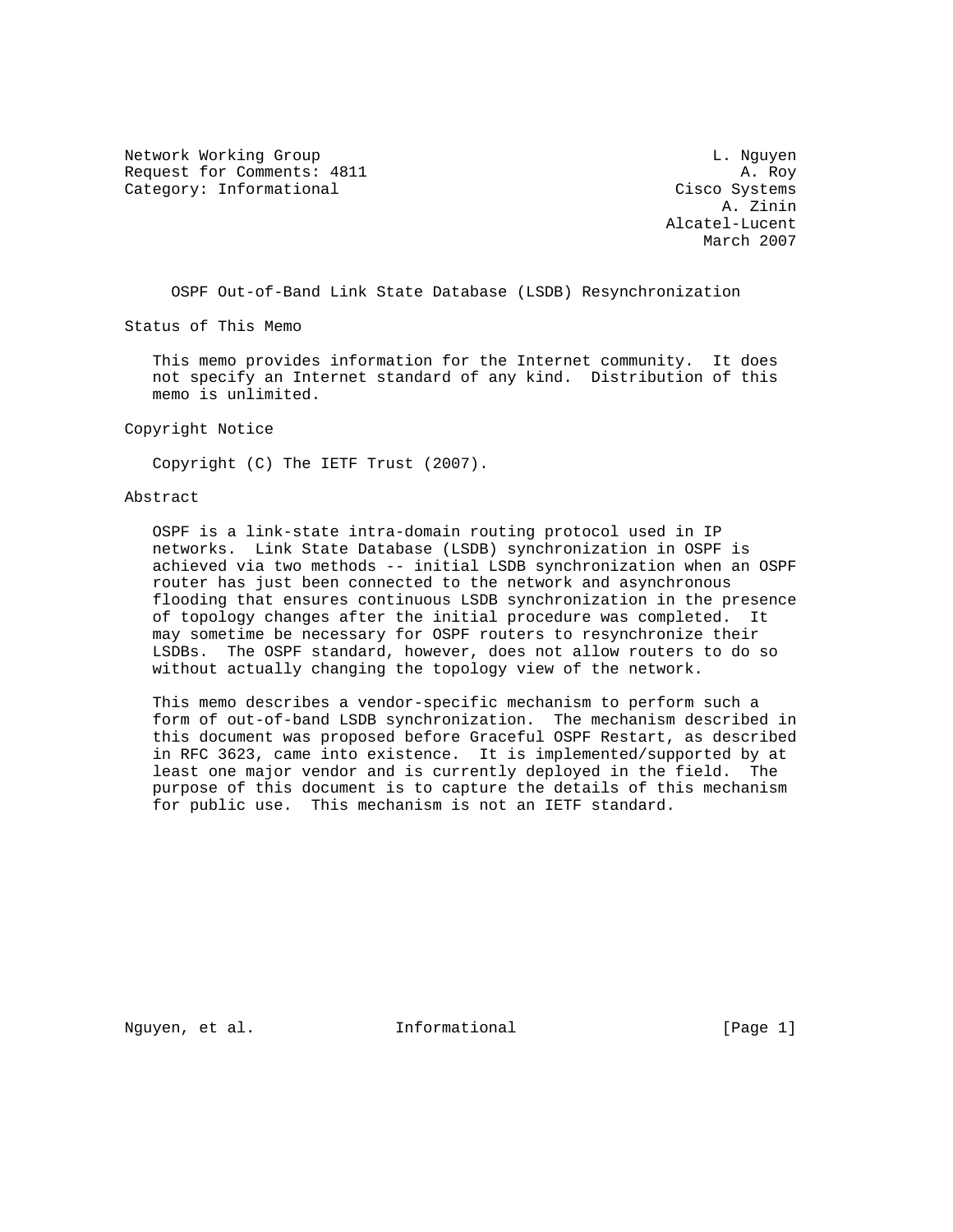# Table of Contents

| 2.6. Initiating OOB LSDB Resynchronization 7 |
|----------------------------------------------|
|                                              |
|                                              |
|                                              |
|                                              |
|                                              |
|                                              |
|                                              |

#### 1. Introduction

 According to the OSPF standard [RFC2328], after two OSPF routers have established an adjacency (the neighbor Finite State Machines (FSMs) have reached Full state), routers announce the adjacency states in their router-Link State Advertisements (LSAs). Asynchronous flooding algorithm ensures that routers' LSDBs stay in sync in the presence of topology changes. However, if routers need (for some reason) to resynchronize their LSDBs, they cannot do that without actually putting the neighbor FSMs into the ExStart state. This effectively causes the adjacencies to be removed from the router-LSAs, which may not be acceptable if the desire is to prevent routing table flaps during database resynchronization. In this document, we provide the means for so-called out-of-band (OOB) LSDB resynchronization.

 The described mechanism can be used in a number of situations including those where the routers are picking up the adjacencies after a reload. The process of adjacency preemption is outside the scope of this document. Only the details related to LSDB resynchronization are mentioned herein.

# 2. Proposed Solution

 With this Out-of-Band Resynchronization Solution, the format of the OSPF Database Description (DBD) packet is changed to include a new R-bit indicating OOB LSDB resynchronization. All DBD packets sent during the OOB resynchronization procedure are sent with the R-bit set.

Nguyen, et al. **Informational** [Page 2]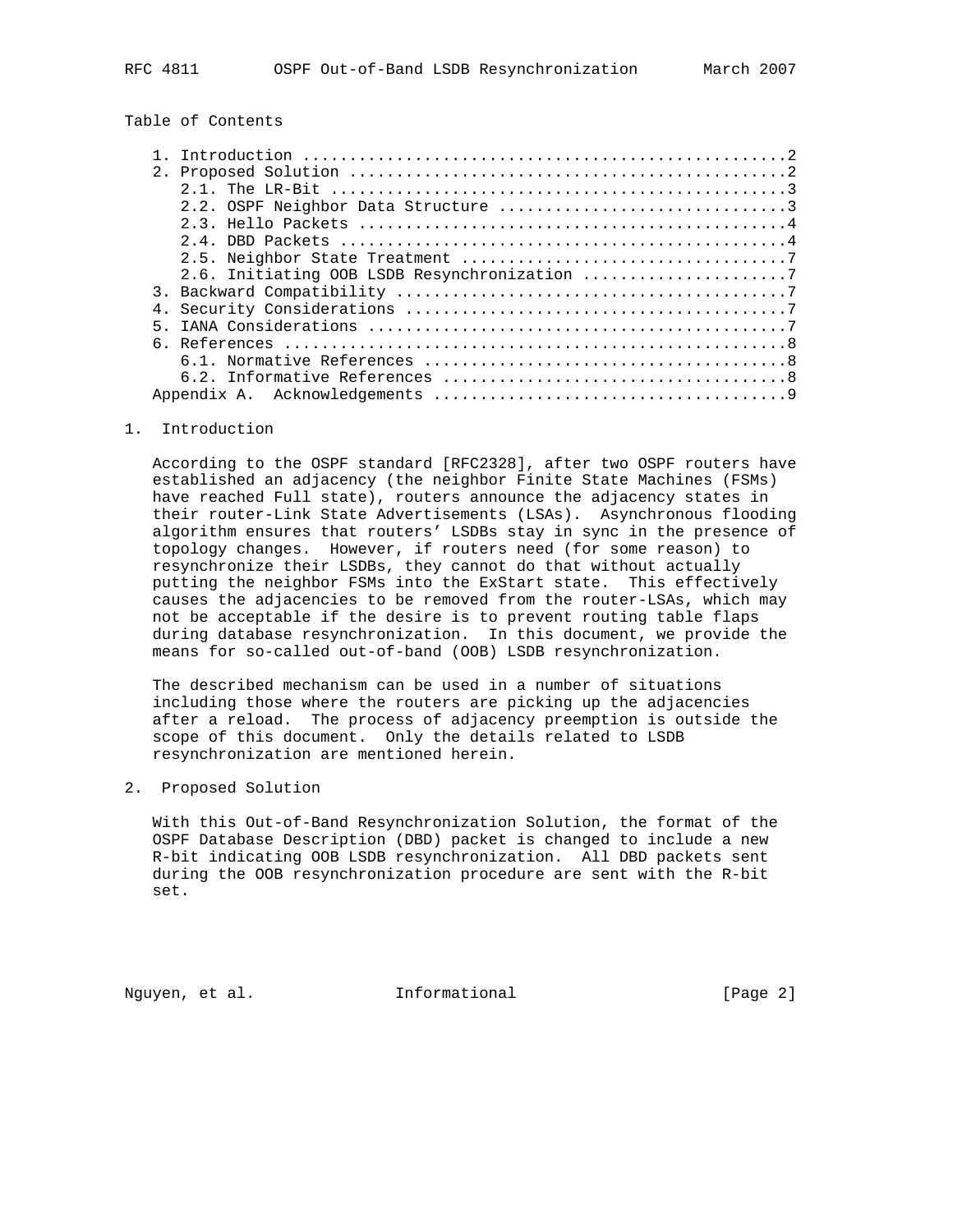Also, two new fields are added to the neighbor data structure. The first field indicates a neighbor's OOB resynchronization capability. The second indicates that OOB LSDB resynchronization is in process. The latter field allows OSPF implementations to utilize the existing neighbor FSM code.

 A bit is occupied in the Extended Options (EO) TLV (see [RFC4813]). Routers set this bit to indicate their capability to support the described technique.

2.1. The LR-Bit

 A new bit, called LR (LR stands for LSDB Resynchronization), is introduced to the LLS Extended Options TLV (see [RFC4813]). The value of the bit is 0x00000001; see Figure 1. See the "IANA Considerations" section of [RFC4813] for more information on the Extended Options bit definitions. Routers set the LR-bit to announce OOB LSDB resynchronization capability.

## Figure 1. The Options Field

 Routers supporting the OOB LSDB resynchronization technique set the LR-bit in the EO-TLV in the LLS block attached to both Hello and DBD packets. Note that no bit is set in the standard OSPF Options field, neither in OSPF packets nor in LSAs.

## 2.2. OSPF Neighbor Data Structure

 A field is introduced into OSPF neighbor data structure, as described below. The name of the field is OOBResync, and it is a flag indicating that the router is currently performing OOB LSDB resynchronization with the neighbor.

 The OOBResync flag is set when the router is initiating OOB LSDB resynchronization (see Section 2.6 for more details).

Routers clear the OOBResync flag on the following conditions:

- o The neighbor data structure is first created.
- o The neighbor FSM transitions to any state lower than ExStart.
- o The neighbor FSM transitions to the ExStart state because a DBD packet with the R-bit clear has been received.

Nguyen, et al. 1nformational 1999 [Page 3]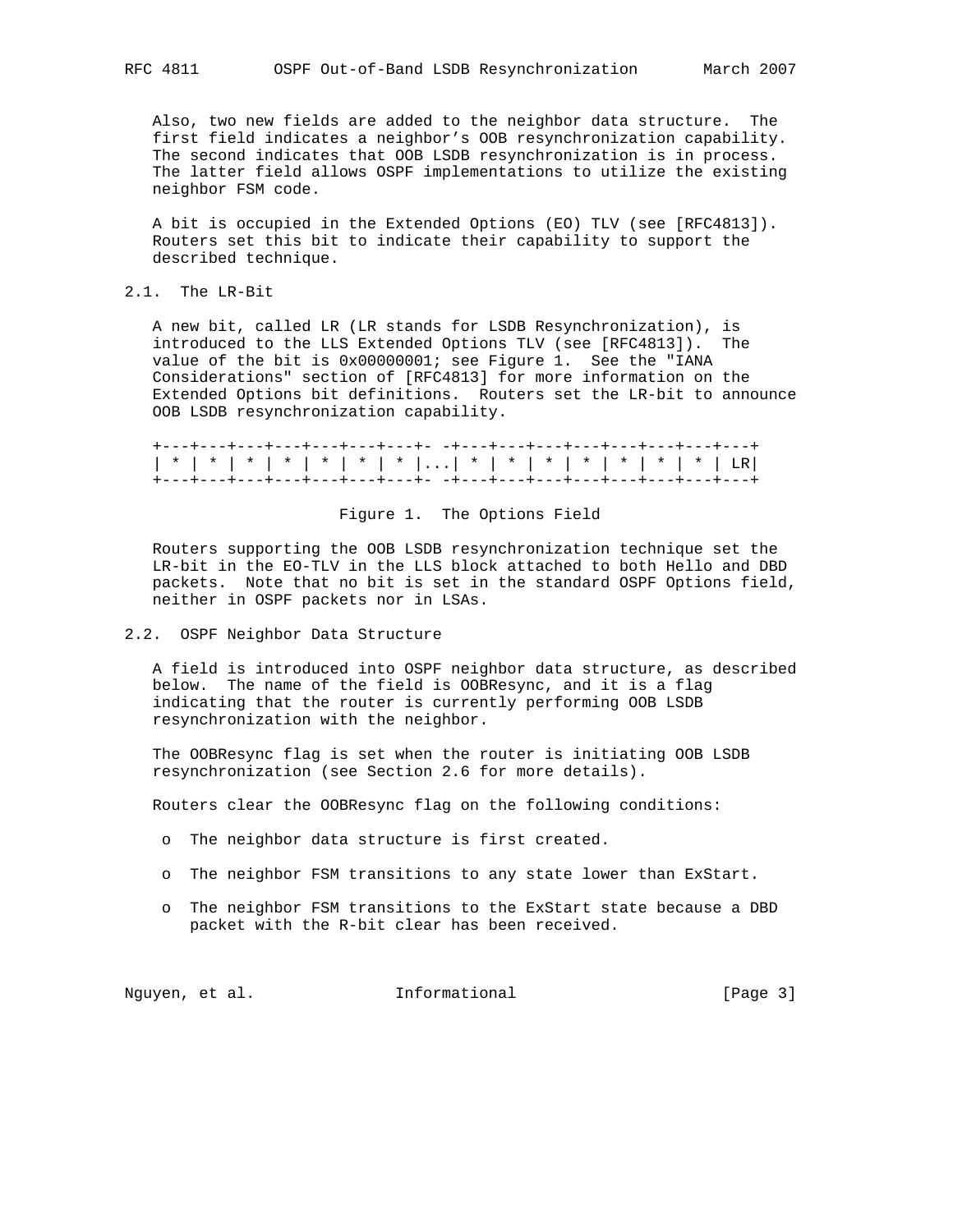o The neighbor FSM reaches the state Full.

 Note that the OOBResync flag may have a TRUE value only if the neighbor FSM is in states ExStart, Exchange, or Loading. As indicated above, if the FSM transitions to any other state, the OOBResync flag should be cleared.

 It is important to mention that operation of the OSPF neighbor FSM is not changed by this document. However, depending on the state of the OOBResync flag, the router sends either normal DBD packets or DBD packets with the R-bit set.

2.3. Hello Packets

 Routers capable of performing OOB LSDB resynchronization should always set the LR-bit in their Hello packets.

2.4. DBD Packets

 Routers supporting the described technique should always set the LR bit in the DBD packets. Since the Options field of the initial DBD packet is stored in corresponding neighbor data structure, the LR-bit may be used later to check if a neighbor is capable of performing OOB LSDB resynchronization.

 The format of type 2 (DBD) OSPF packets is changed to include a flag indicating the OOB LSDB resynchronization procedure. Figure 2 illustrates the new packet format.

Nguyen, et al. **Informational** [Page 4]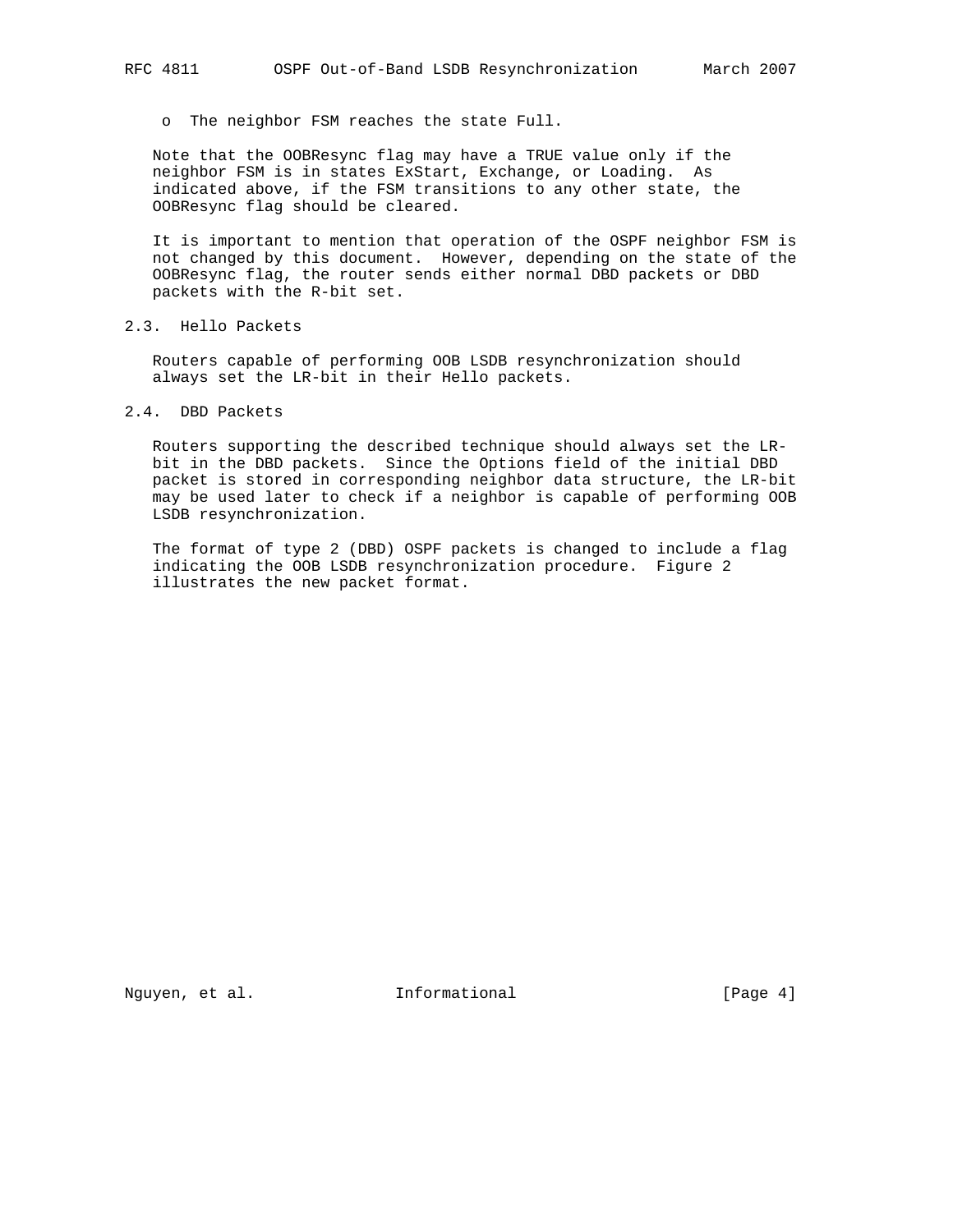0  $1$  2 3 0 1 2 3 4 5 6 7 8 9 0 1 2 3 4 5 6 7 8 9 0 1 2 3 4 5 6 7 8 9 0 1 +-+-+-+-+-+-+-+-+-+-+-+-+-+-+-+-+-+-+-+-+-+-+-+-+-+-+-+-+-+-+-+-+ | Version # | 2 | Packet length | +-+-+-+-+-+-+-+-+-+-+-+-+-+-+-+-+-+-+-+-+-+-+-+-+-+-+-+-+-+-+-+-+ Router ID +-+-+-+-+-+-+-+-+-+-+-+-+-+-+-+-+-+-+-+-+-+-+-+-+-+-+-+-+-+-+-+-+ | Area ID | +-+-+-+-+-+-+-+-+-+-+-+-+-+-+-+-+-+-+-+-+-+-+-+-+-+-+-+-+-+-+-+-+ | Checksum | AuType +-+-+-+-+-+-+-+-+-+-+-+-+-+-+-+-+-+-+-+-+-+-+-+-+-+-+-+-+-+-+-+-+ Authentication +-+-+-+-+-+-+-+-+-+-+-+-+-+-+-+-+-+-+-+-+-+-+-+-+-+-+-+-+-+-+-+-+ Authentication +-+-+-+-+-+-+-+-+-+-+-+-+-+-+-+-+-+-+-+-+-+-+-+-+-+-+-+-+-+-+-+-+ | Interface MTU | Options |0|0|0|0|R|I|M|MS +-+-+-+-+-+-+-+-+-+-+-+-+-+-+-+-+-+-+-+-+-+-+-+-+-+-+-+-+-+-+-+-+ DD sequence number +-+-+-+-+-+-+-+-+-+-+-+-+-+-+-+-+-+-+-+-+-+-+-+-+-+-+-+-+-+-+-+-+ | | +- -+ | | An LSA Header  $-+$  | | +- -+ | | +- -+ | | +-+-+-+-+-+-+-+-+-+-+-+-+-+-+-+-+-+-+-+-+-+-+-+-+-+-+-+-+-+-+-+-+ | ... | ... | ... | ... | ... | ... | ... | ... | ... | ... | ... | ... | ... | ... | ... | ... | ... | ... | .

#### Figure 2. Modified DBD Packet

 The R-bit in OSPF type 2 packets is set when the OOBResync flag for the specific neighbor is set to TRUE. If a DBD packets with the R bit clear is received for a neighbor with active OOBResync flag, the OOB LSDB resynchronization process is canceled and normal LSDB synchronization procedure is initiated.

 When a DBD packet is received with the R-bit set and the sender is known to be OOB-incapable, the packet should be dropped and a SeqNumber-Mismatch event should be generated for the neighbor.

Nguyen, et al. 10 Informational 1999 [Page 5]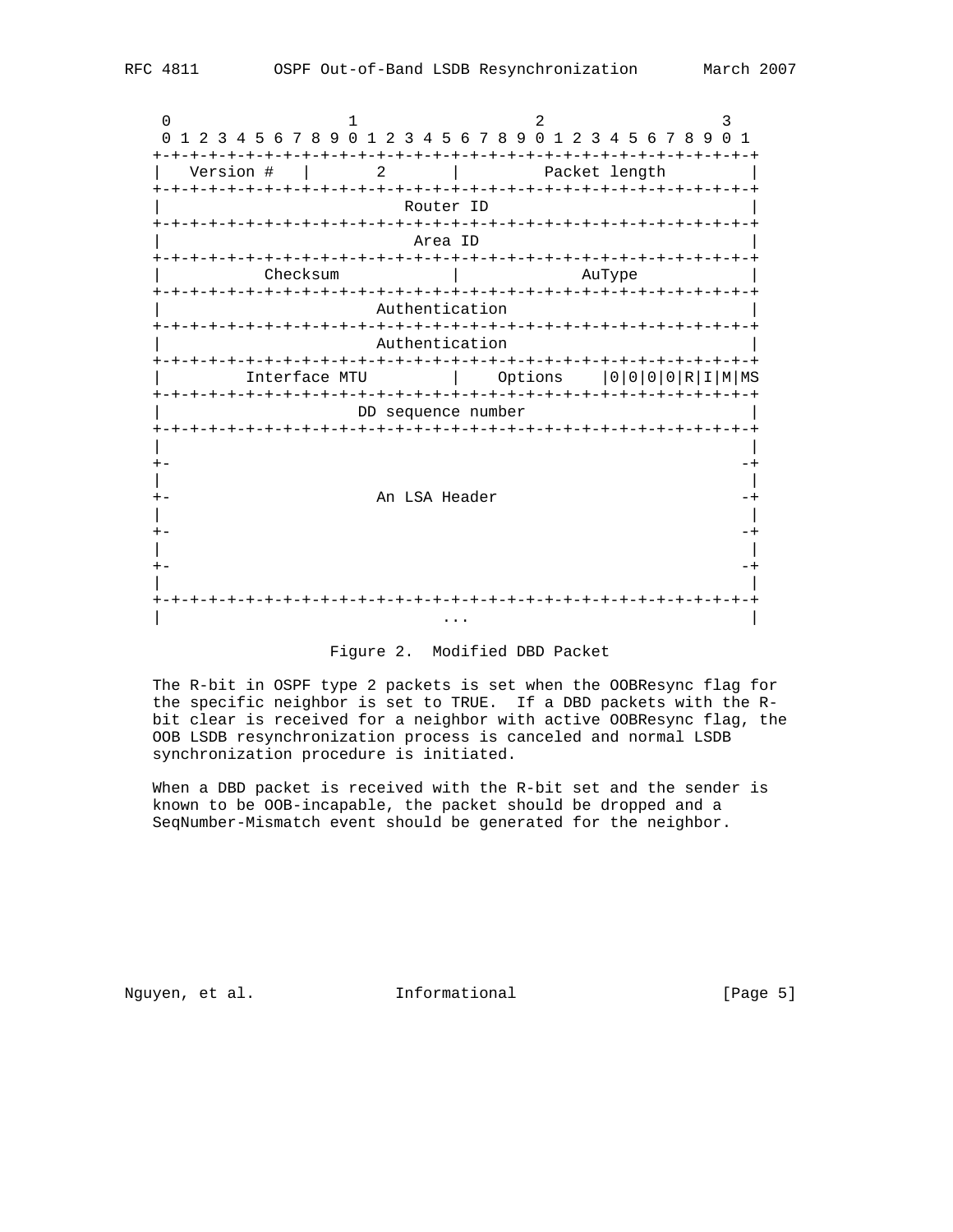Processing of DBD packets is modified as follows:

- 1. If the OOBResync flag for the neighbor is set (the LSDB resynchronization process has been started) and the received DBD packet does not have the R-bit set, ignore the packet and generate a SeqNumberMismatch event for the neighbor FSM.
- 2. Otherwise, if the OOBResync flag for the neighbor is clear and the received DBD packet has the R-bit set, perform the following steps:
	- \* If the neighbor FSM is in state Full and bits I, M, and MS are set in the DBD packet, set the OOBResync flag for the neighbor, put the FSM in ExStart state, and continue processing the DBD packet as described in [RFC2328].
	- \* Otherwise, ignore received DBD packet (no OOB DBD packets are allowed with OOBResync flag clear and FSM in state other than Full). Also, if the state of the FSM is Exchange or higher, generate a SeqNumberMismatch event for the neighbor FSM.
- 3. Otherwise, process the DBD packet as described in [RFC2328].

 During normal processing of the initial OOB DBD packet (with bits R, I, M, and MS set), if the receiving router is selected to be the Master, it may speed up the resynchronization process by immediately replying to the received packet.

 It is also necessary to limit the time an adjacency can spend in ExStart, Exchange, and Loading states with OOBResync flag set to a finite period of time (e.g., by limiting the number of times DBD and link state request packets can be retransmitted). If the adjacency does not proceed to Full state before the timeout, it is indicative that the neighboring router cannot resynchronize its LSDB with the local router. The requesting router may decide to stop trying to resynchronize the LSDB over this adjacency (if, for example, it can be resynchronized via another neighbor on the same segment) or to resynchronize using the legacy method by clearing the OOBResync flag and leaving the FSM in ExStart state. The neighboring router may decide to cancel the OOB procedure for the neighbor.

Nguyen, et al. **Informational** [Page 6]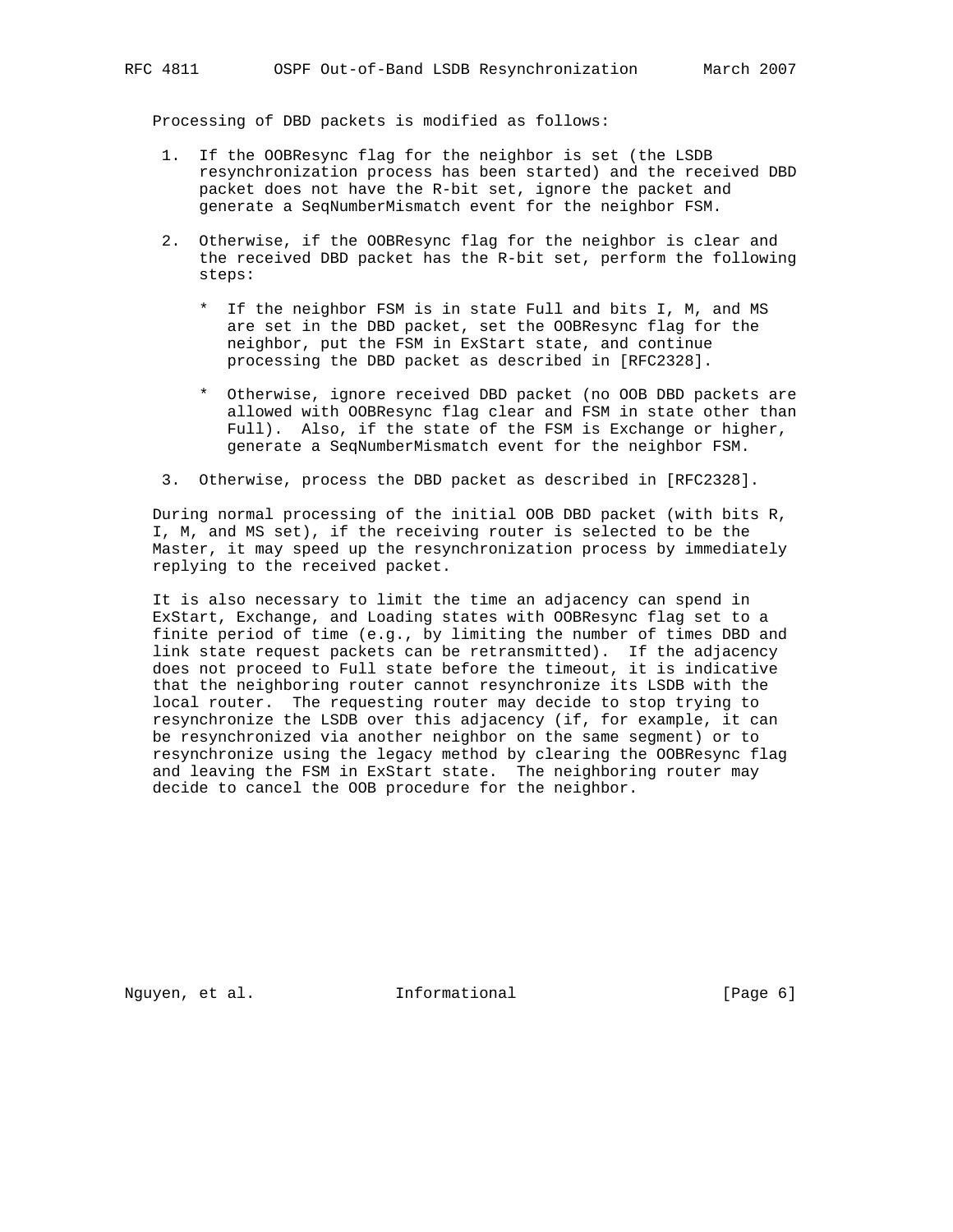#### 2.5. Neighbor State Treatment

 An OSPF implementation supporting the described technique should modify the logic consulting the state of a neighbor FSM as described below.

- o FSM state transitioning from and to the Full state with the OOBResync flag set should not cause origination of a new version of router-LSA or network-LSA.
- o Any explicit checks for the Full state of a neighbor FSM for the purposes other than LSDB synchronization and flooding should treat states ExStart, Exchange, and Loading as state Full, provided that OOBResync flag is set for the neighbor. (Flooding and MaxAge-LSA-specific procedures should not check the state of the OOBResync flag, but should continue consulting only the FSM state.)

## 2.6. Initiating OOB LSDB Resynchronization

 To initiate out-of-band LSDB resynchronization, the router must first make sure that the corresponding neighbor supports this technology (by checking the LR-bit in the Options field of the neighbor data structure). If the neighboring router is capable, the OOBResync flag for the neighbor should be set to TRUE and the FSM state should be forced to ExStart.

3. Backward Compatibility

 Because OOB-capable routers explicitly indicate their capability by setting the corresponding bit in the Options field, no DBD packets with the R-bit set are sent to OOB-incapable routers.

 The LR-bit itself is transparent for OSPF implementations and does not affect communication between routers.

4. Security Considerations

 The described technique does not introduce any new security issues into the OSPF protocol.

5. IANA Considerations

 Please refer to the "IANA Considerations" section of [RFC4813] for more information on the Extended Options bit definitions.

Nguyen, et al. **Informational** [Page 7]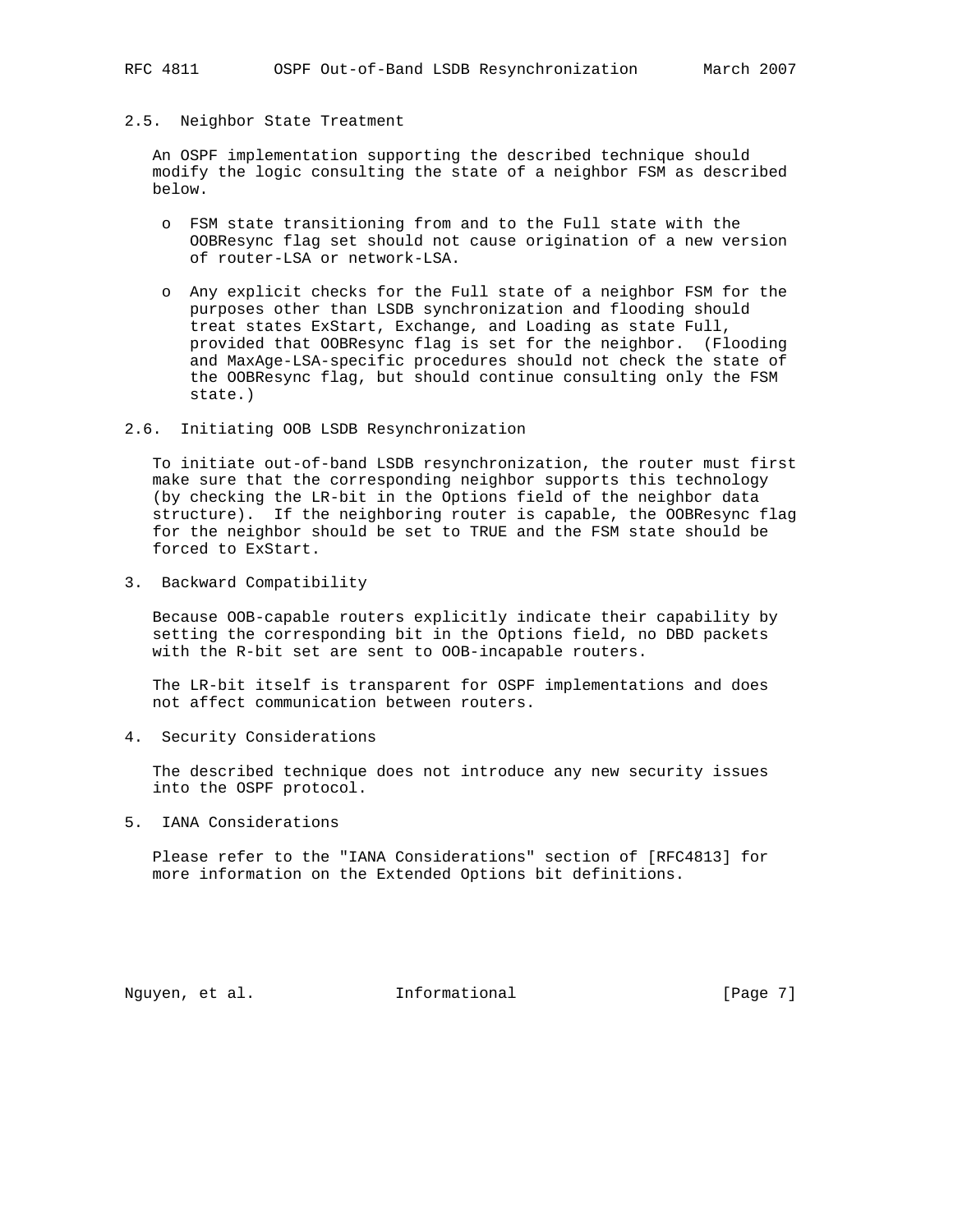- 6. References
- 6.1. Normative References

[RFC2328] Moy, J., "OSPF Version 2", STD 54, RFC 2328, April 1998.

- [RFC3623] Moy, J., Pillay-Esnault, P., and A. Lindem, "Graceful OSPF Restart", RFC 3623, November 2003.
- 6.2. Informative References
	- [RFC4813] Friedman, B., Nguyen, L., Roy, A., Yeung, D., and A. Zinin, "OSPF Link-Local Signaling", RFC 4813, March 2007.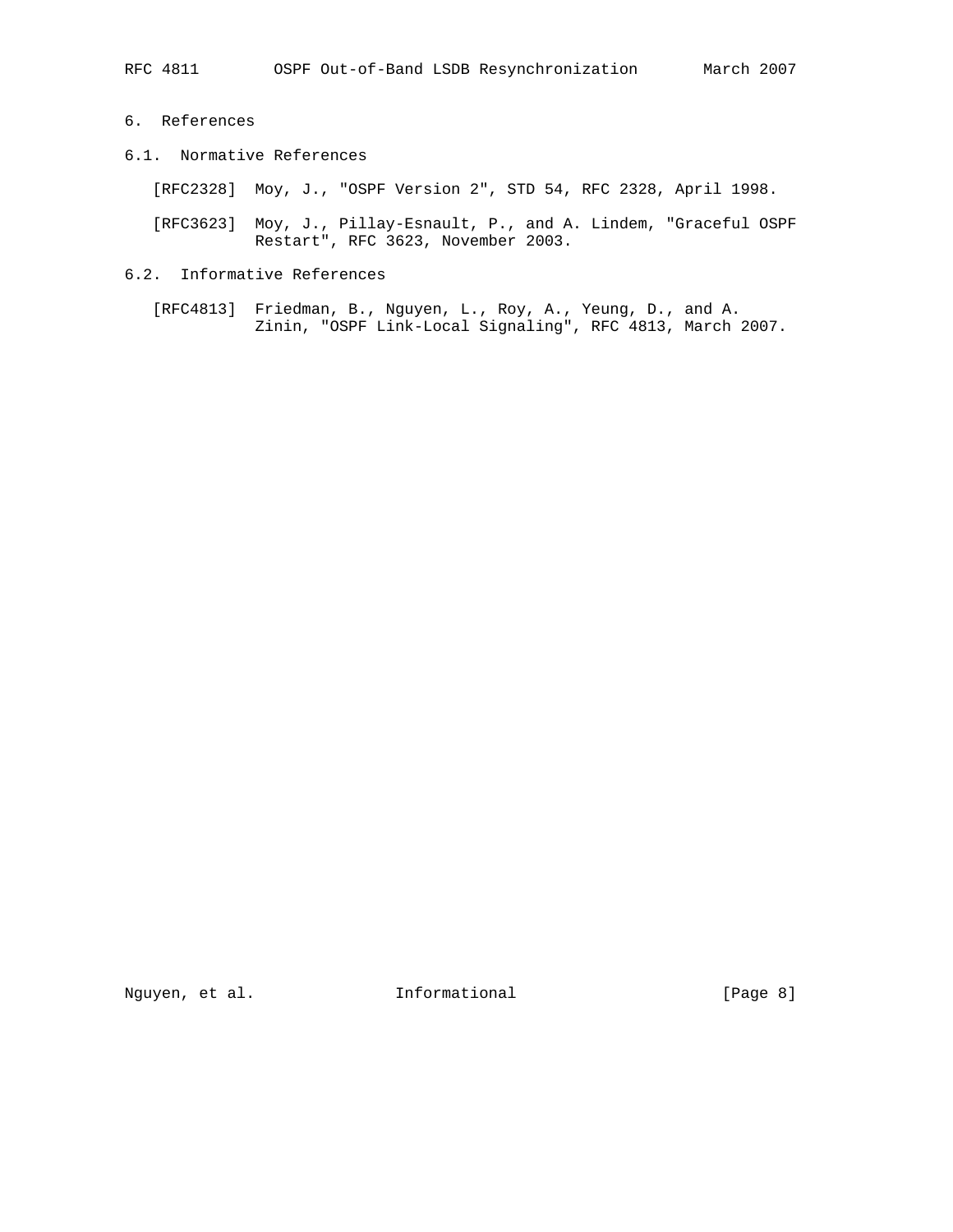# Appendix A. Acknowledgments

 The authors would like to thank Acee Lindem, Russ White, Don Slice, and Alvaro Retana for their valuable comments.

Authors' Addresses

 Liem Nguyen Cisco Systems 225 West Tasman Drive San Jose, CA 95134 USA EMail: lhnguyen@cisco.com

 Abhay Roy Cisco Systems 225 West Tasman Drive San Jose, CA 95134 USA EMail: akr@cisco.com

 Alex Zinin Alcatel-Lucent Mountain View, CA USA EMail: alex.zinin@alcatel-lucent.com

Nguyen, et al. 1nformational 1999 [Page 9]